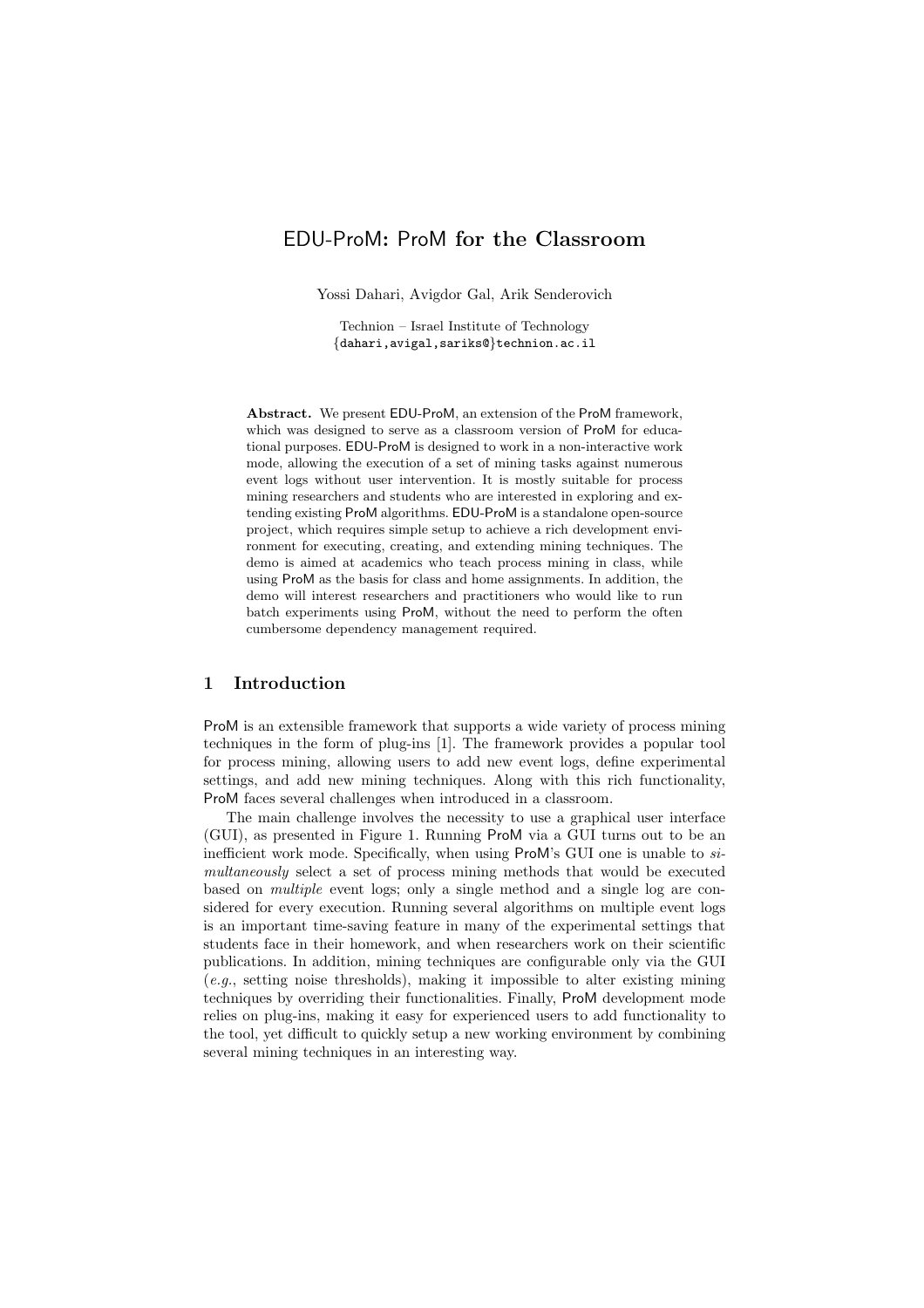

Fig. 1: ProM GUI

One solution that attempts to solve the issues we raise above is  $\text{ProM } CLI^1$ . The tool enables the submission of mining scripts that would allow batch mining with multiple event logs. However, beside the usual inefficiencies of working with scripts (*e.g.*, lack of debug tools, lack of abstraction capabilities, passing parameters, *etc.*), the scripting approach does not support compile-time error detection and the understanding of which mining techniques are supported by ProM CLI.

To alleviate these challenges, while avoiding the limitations of ProM CLI, we present EDU-ProM, a tool which was designed to serve the specific needs of students in classroom as well as researchers. EDU-ProM uses the ProM framework and its main plug-ins to support executing mining task non-interactively. EDU-ProM enables batch execution programmatically, creating an efficient work mode when conducting multiple experiments or testing results against benchmarks. The proposed tool provides a unified programmatic access to all main plug-ins, while being easy to set up. Once setup is completed, overriding or extending functionalities of all existing process mining techniques that ProM offers is enabled.

| Tool                             | Batch Exec.            |     | Extensibility Multiple Plug-Ins |
|----------------------------------|------------------------|-----|---------------------------------|
| ProM GUI                         | No                     | Nο  | No                              |
| ProM CLI                         | Partially              | No  | No                              |
|                                  | Inefficient and unsafe |     |                                 |
| <b>ProM</b> Plug-ins/Open Source | Partially              | Yes | No                              |
|                                  | Per plug-in only       |     |                                 |
| EDU-ProM                         | Yes                    | Yes | Yes                             |

Table 1: A qualitative comparison of the four tools.

Table 1 provides a comparison of EDU-ProM and three other solutions, namely ProM GUI, ProM CLI, and ProM Open Source, across three dimensions: (1) safe

 $1$  https://dirksmetric.wordpress.com/2015/03/11/

tutorial-automating-process-mining-with-proms-command-line-interface/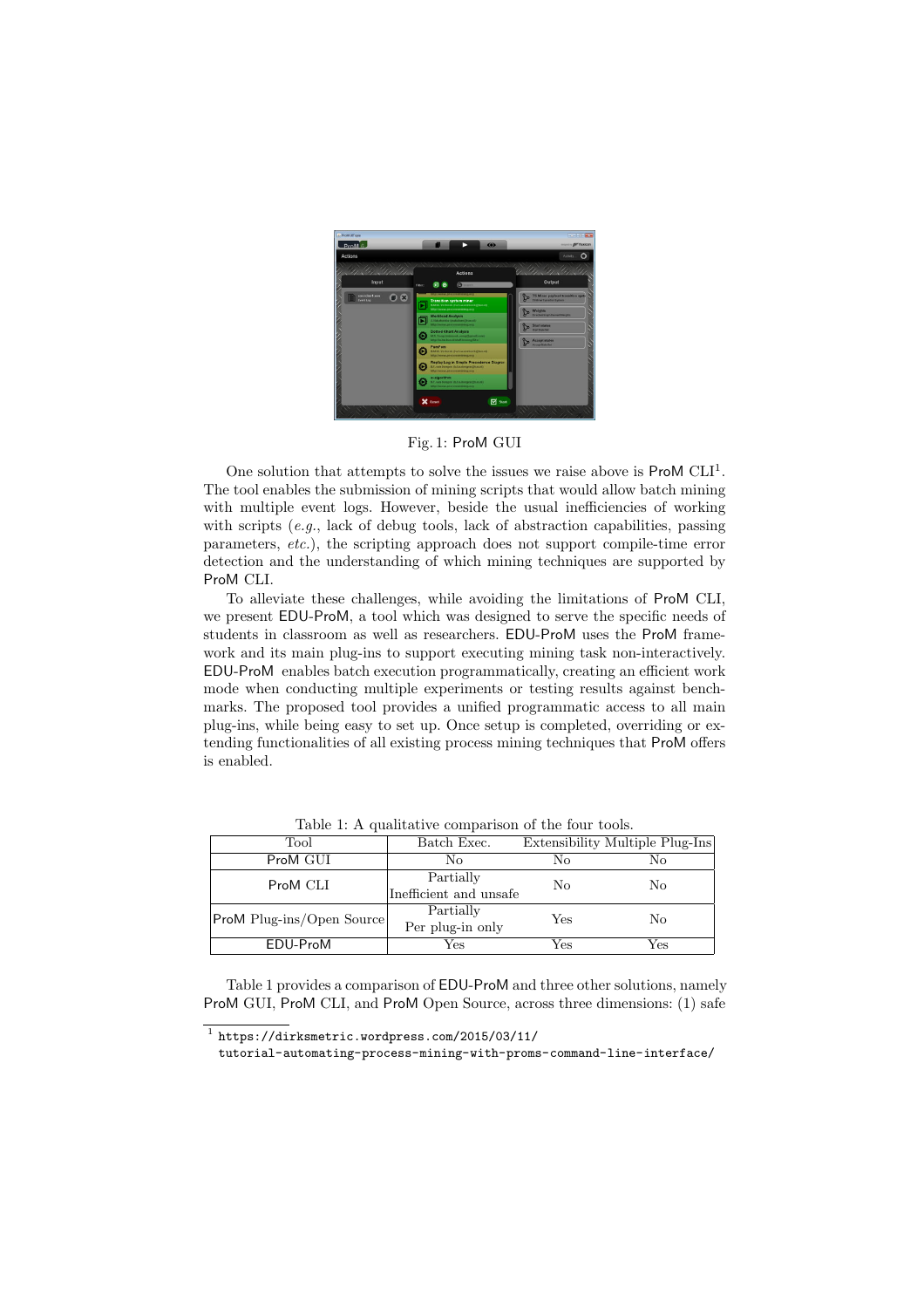batch execution: the ability to execute several mining tasks in batch, (2) extensibility: writing novel solutions or extending existing ones, and (3) multiple plug-ins development mode. We observe that ProM GUI is incompetent across the three dimensions. The other two solutions (ProM CLI and ProMProM Plugins/Open Source) offer partial functionality, whereas EDU-ProM, provides a competent solution across all three dimensions.

The rest of this work is as organized follows. In Section 2, we review the tool architecture, followed by a demonstration of the tool (Section 3), and a conclusion (Section 4).

#### 2 Architecture

EDU-ProM is a standalone Java project with several external dependencies (see below), supporting the reuse of existing mining tasks from the ProM framework and plugins. Figure 2 introduces the main components of EDU-ProM and its environment. For artifacts management and build we use Apache Maven alongside with Gradle. EDU-ProM configuration contains a list of external dependencies, which are fetched upon the initialization of the tool. The external dependencies are then compiled with EDU-ProM core and miners. EDU-ProM offers an abstraction layer for miners. Therefore, all common ProM utilities such as conformance checking, visualization, conversion *etc.*, reside in EDU-ProM core. EDU-ProM miners can then focus on specific mining tasks using EDU-ProM's core context.

EDU-ProM was designed to work in a non-interactive mode, using algorithms that can safely run without prompting the GUI. Such modus operandi supports the need to test benchmarks versus existing mining techniques. Testing may result in enormous executions that incorporate several event logs and mining algorithms. EDU-ProM provides a time preserving alternative to conducting experiments manually directly from ProM. It also avoids re-implementation and compilation of each of the desired algorithms and the time consuming task of setting up the experimental environment.

EDU-ProM was designed for extensibility: it enables accessing the most common ProM plug-ins such as InductiveMiner, HeuristicMiner, EvolutionaryTreeMiner *etc.* To simplify the extension, EDU-ProM is configured with more than 40 plug-ins. This helps in situations where students or researchers attempt to extend EDU-ProM, while all dependencies are in place and no environment change is needed. Moreover, EDU-ProM offers an abstraction layer where new mining techniques benefit from all existing features, including image exporting and conformance analysis, mainly for mining algorithms that result in Petri nets. A newly introduced mining algorithm requires only the implementation of the mining phase, while all other capabilities are available from the context. It is important to note that modern Integrated Development Environments (IDEs) have significantly evolved giving seamless access to decompilation tools, hence making every ProM component visible and reusable.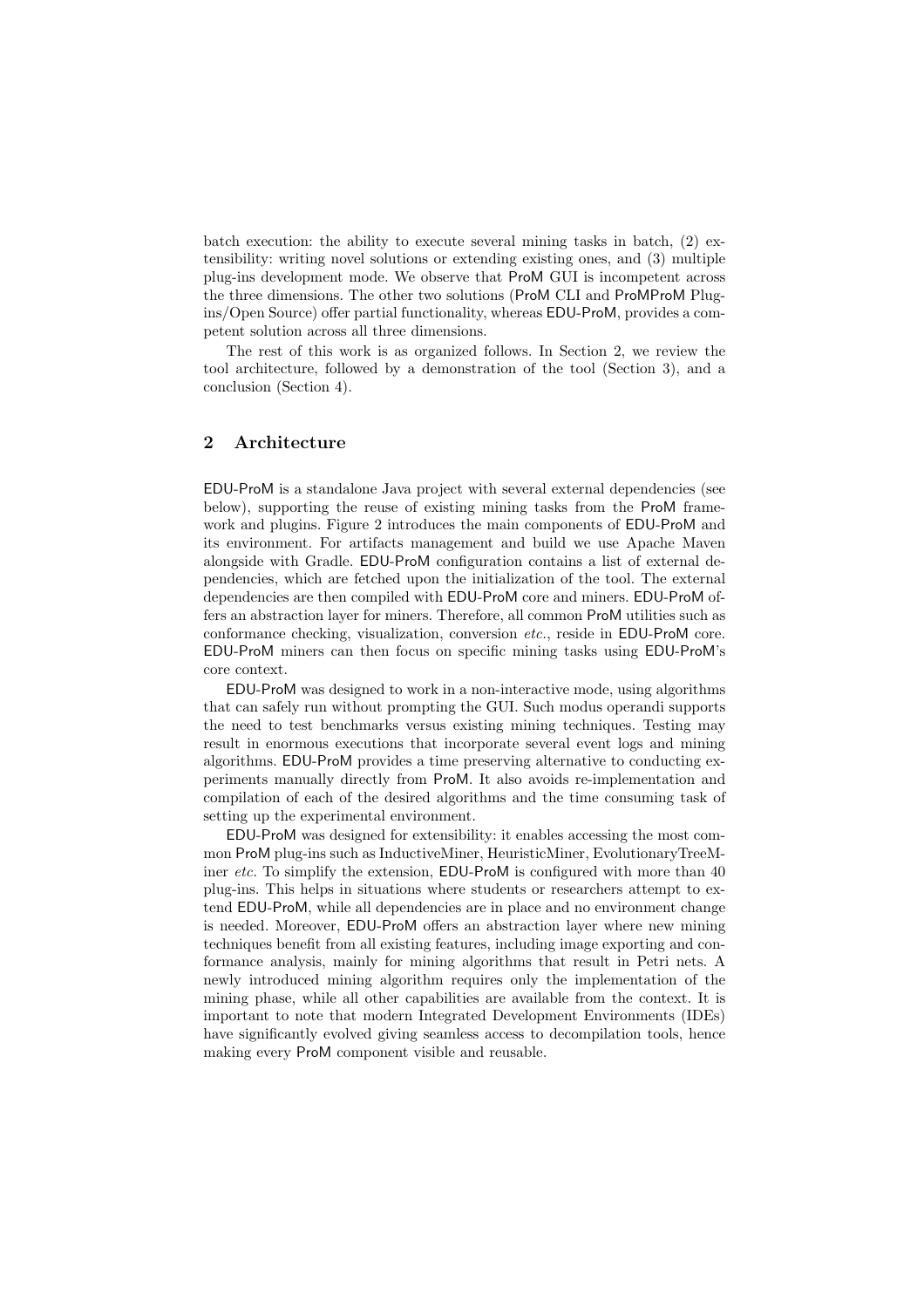

Fig. 2: EDU-ProM Architecture

### 3 Demonstration details

In the demonstration, we will show the usage of EDU-ProM in a classroom. First, we shall demonstrate the execution of mining techniques available in EDU-ProM (Figure 3) and how to evaluate their results (Figure 4). We will continue by showing examples of how EDU-ProM can be extended based on ProM implementation or by implementing a new prototype of a discovery algorithm. Specifically, we shall read an event log from a relative path *"EventLogs\gamma2.csv"*, from which a Petri net will be constructed (Figure 4a). The Petri net is then be exported into an image file, followed by an execution of a conformance checking phase. The diagnoses of the latter will also be presented (Figure 4b).

> String filename = "EventLogs\\gamma2.csv"; IMiner miner =  $new InductiveMiner(filename)$ ; miner. Mine(); // Reads the event  $log<sub>r</sub>$  and constructs a model miner.Export(); // Creates a new PNG image file at /Output folder miner. Evaluate (); // Saves conformance and alignment information

Fig. 3: Mining a Petri net with inductive miner using EDU-ProM

Implementing a new miner or extending an existing one requires mapping the parsed event log to a process model. For example, consider the integration of InductiveMiner into EDU-ProM (Figure 5) where the actual implementation only requires returning a Petri net. All other features of visualization, evaluation, *etc.* are taken care by the EDU-ProM context.

A screencast of the proposed demo is available at EDU-ProM- Process mining tool for educational usage. This video illustrates several examples and provides a brief explanation of the tool settings and main use-cases. The public repository and getting started instructions are available at: EDU-ProM public repository.

#### 4 Conclusion

We presented EDU-ProM, an open source tool, which introduces a simple setup to achieve a rich development environment for executing, creating or extend-